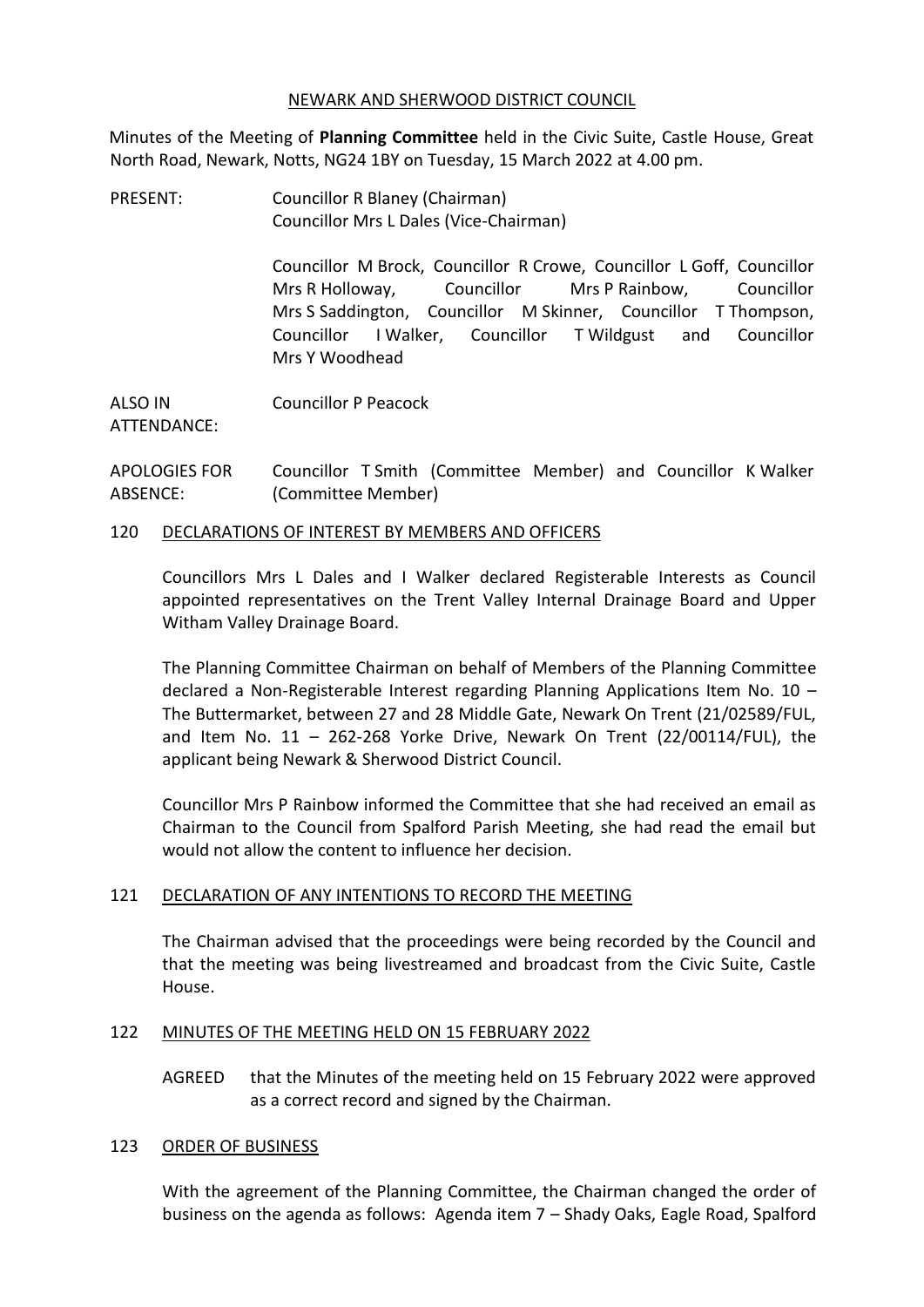(21/02528/FUL) to be taken as the first item of business. Agenda item 9 – Shannon Falls, Tolney Lane, Newark (22/00073/S73) to be taken after Agenda item 6. The agenda resumed its stated order thereafter.

### 124 SHADY OAKS, EAGLE ROAD, SPALFORD - 21/02528/FUL (SITE VISIT: 10.25AM)

The Committee considered the report of the Business Manager – Planning Development, which sought the change of use of land to provide 4 pitches (1 static and 1 touring caravan and two parking spaces on each pitch) hardstanding and associated infrastructure for members of the Gypsy and Traveller community. A site visit took place before the Planning Committee meeting.

Members considered the presentation from the Business Manager – Planning Development, which included photographs and plans of the proposed development.

A schedule of communication was tabled at the meeting which detailed correspondence received after the Agenda was published from a neighbour and local resident.

Mr P Middleton, on behalf of Spalford Parish Meeting, spoke against the application, in accordance with the views of Spalford Parish Meeting, as contained within the report.

Members considered the application and it was felt that whilst the need to find pitches for members of the gypsy and traveller community was important, this site was considered inappropriate. It was commented that the application was contrary to Council policy, the development would change the character of the hamlet of Spalford and have an impact on the lives of people who reside there. There was a lack of infrastructure in the village, the local school was closing, there were no footpaths around the site and there were problems with the local bus service. The site was also in flood zones 2/3. It was also commented that planning permission had twice been refused previously on this site for a permanent dwelling and dismissed on appeal because of its location in the open countryside.

The legal advisor confirmed that there wasn't a five year pitch supply which could be a significant material consideration, if the Council was minded to attach weight to this, it could indicate justification for a decision contrary to Council policy.

The Chairman provided the Committee with an update on the progress being made to increase the number of pitches available in the district and that a report had been included on the forthcoming weeks Economic Development Committee to address this.

A vote was taken and lost for approval with 1 vote For and 12 votes Against.

AGREED (with 12 votes For and 1 vote Against) that contrary to Officer recommendation, planning permission be refused on the grounds of Council Policy SP8, DM5, DM8 and CP5.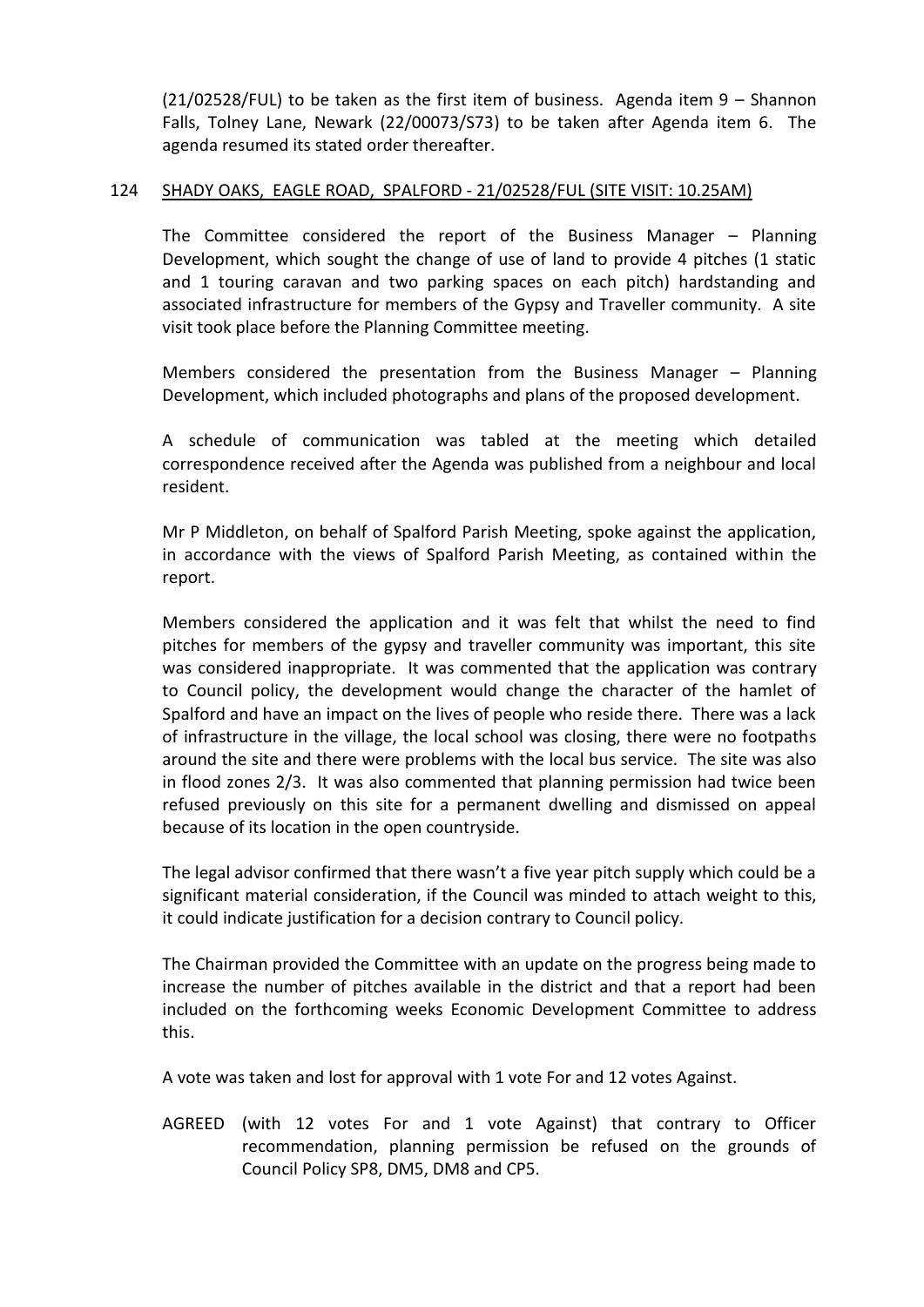In accordance with paragraph 12.5 of the Planning Protocol, as the motion was against officer recommendation, a recorded vote was taken.

| <b>Councillor</b> | <b>Vote</b> |
|-------------------|-------------|
| R. Blaney         | For         |
| M. Brock          | For         |
| R. Crowe          | For         |
| Mrs L. Dales      | For         |
| L. Goff           | Against     |
| Mrs R. Holloway   | For         |
| Mrs P. Rainbow    | For         |
| Mrs S. Saddington | For         |
| M. Skinner        | For         |
| T. Smith          | Absent      |
| T. Thompson       | For         |
| I. Walker         | For         |
| K. Walker         | Absent      |
| T. Wildgust       | For         |
| Mrs Y. Woodhead   | For         |

### 125 HILL HOUSE, CHAPEL LANE, EPPERSTONE - 21/02533/FUL (SITE VISIT: 12PM)

The Committee considered the report of the Business Manager – Planning Development, which sought the erection of a replacement dwelling and associated works and landscape enhancements. A site visit took place before the Planning Committee meeting.

Members considered the presentation from the Business Manager - Planning Development, which included photographs and plans of the proposed development.

A schedule of communication was tabled at the meeting which detailed correspondence received after the Agenda was published from local residents and the applicant.

The Business Manager – Planning Development confirmed that this application had been deferred from the 15 February 2022 Planning Committee pending a site visit. The application had been referred to the Secretary of State who had confirmed that the application would not be called-in. A model of the development was presented to the Committee. A video presentation of the site was provided to the Committee, predominately for those Members that were unable to attend the site visit.

The Chairman informed the Committee that the Local Ward Member Councillor R Jackson had sought permission to speak on the application, but had been injured that morning and had to submit an apology.

Members considered the application and it was felt that the dwelling was bold, ambitious, green and sustainable and had many architectural merits, thus forming the very special circumstances required to grant planning permission in the Green Belt.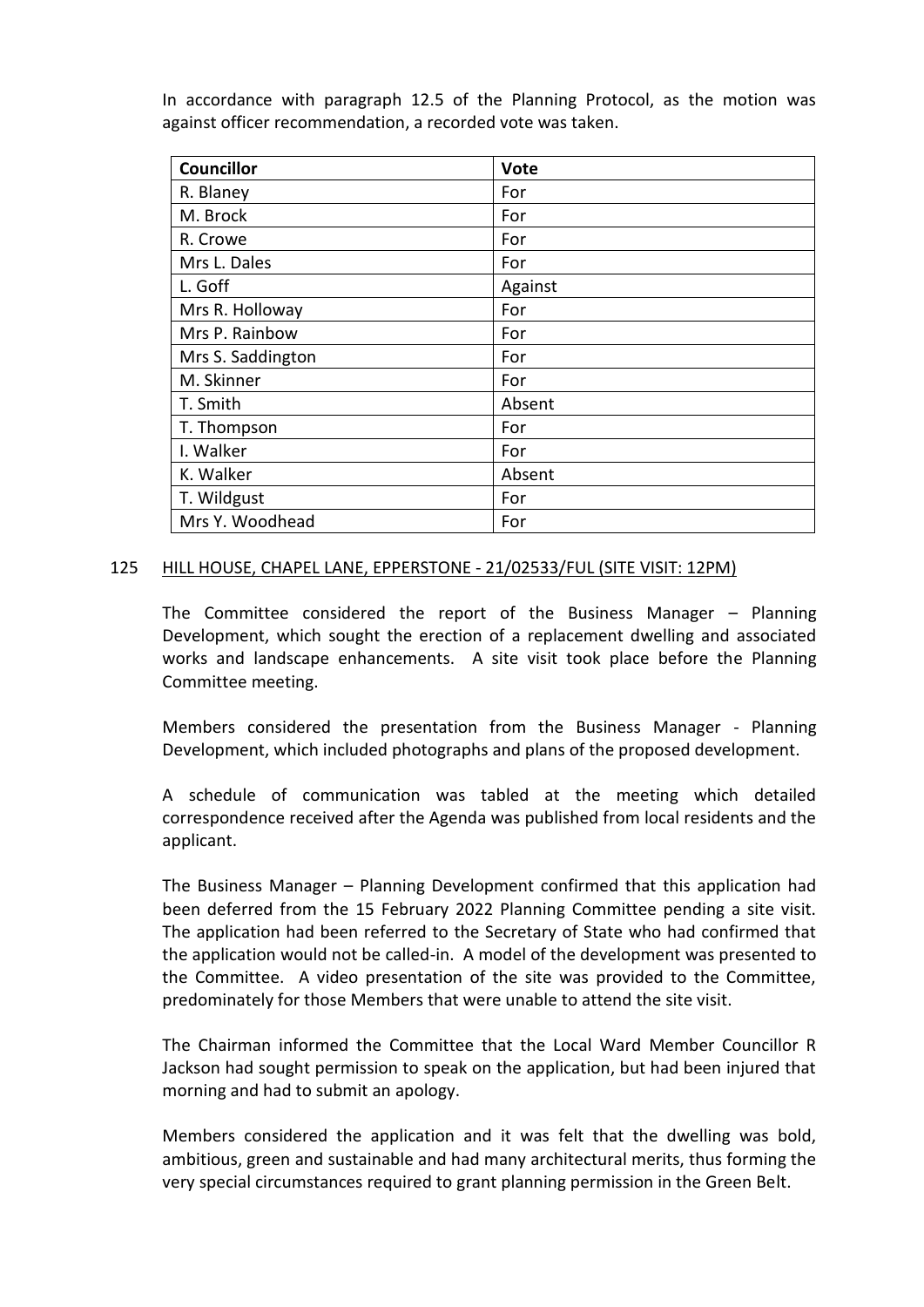AGREED (with 12 votes For and 1 Abstention) that planning permission be approved, subject to the conditions contained in the report, having been referred to the Secretary of State who had confirmed that the application would not be called-in.

# 126 FIELD REFERENCE NUMBER 8890, MANSFIELD ROAD, EDWINSTOWE - 21/02094/OUTM (SITE VISIT: 11.20AM)

The Committee considered the report of the Business Manager – Planning Development, which provided an outline application for the development of up to 50 dwellings (including affordable housing), open space, children's play space and associated infrastructure, including a new access off Mansfield Road, with all matters reserved. A site visit took place before the Planning Committee meeting.

Members considered the presentation from the Senior Planning Officer, which included photographs and plans of the proposed development.

A schedule of communication was tabled at the meeting which detailed correspondence received after the Agenda was published from the following: neighbouring parties; NHS Nottingham and Nottinghamshire CCG; Agent and an anonymous objection.

Parish Councillor Mrs C Brooks, on behalf of Edwinstowe Parish Council, spoke against the application, in accordance with the views of Edwinstowe Parish Council, as contained within the report.

Councillor P Peacock, local Ward Member (Edwinstowe and Clipstone) spoke against the development as contained within the report.

A Member sought clarification regarding the site being an allocated site within the district council's development plan with all matters reserved and whether the site could be de-allocated.

The Senior Planning Officer confirmed that as the site was allocated within the district council's development plan, full regard would need to be given. There was a procedure to de-allocate sites however any appeal decision if the Planning Committee were minded to refuse the application would be taken before the process to deallocate a site would have finalised as that process was lengthy.

Members considered the application and it was felt that whilst the scale of development in Edwinstowe appeared excessive as highlighted by the local Ward Member and Parish Councillor in attendance, Members had to consider that this was an allocated site within the district council's development plan which had been approved by the Council.

AGREED (with 11 votes For, 1 vote Against and 1 Abstention) that planning permission be approved subject to the conditions contained within the report and the completion of a S106 Agreement as detailed within the report.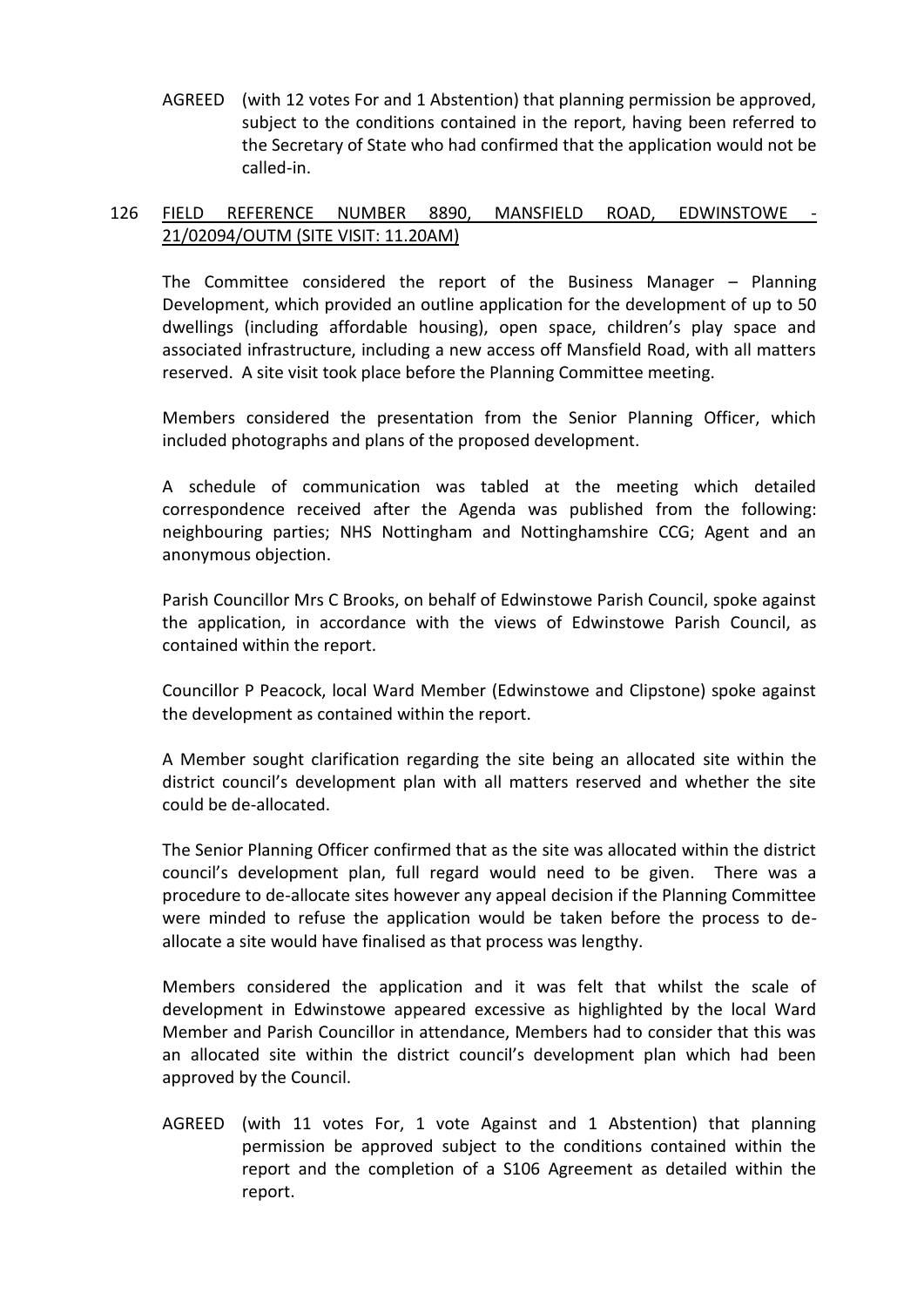## 127 SHANNON FALLS, TOLNEY LANE, NEWARK - 22/00073/S73

The Committee considered the report of the Business Manager – Planning Development, which sought to remove condition 2 from planning permission 18/02167/FUL to allow the existing temporary use to become permanent. Change of use of scrubland for the siting of 8 touring caravans and associated amenity block for gypsy travellers.

Members considered the presentation from the Business Manager – Planning Development, which included photographs and plans of the proposed development.

A schedule of communication was tabled at the meeting which detailed correspondence received after the Agenda was published from the applicant. The applicant understood that their planning application for permanent use was likely to be refused permission on grounds of flood risk. They had therefore confirmed that they would wish that a grant of a further temporary permission would be considered instead.

The Business Manager – Planning Development confirmed to the Committee that the recommendation in the report was refusal for permanent planning permission. The applicant had sought permission for a further three year temporary permission. The Planning Officers recommendation had therefore changed to approval for temporary approval for three years.

Members considered the application for further temporary approval for three years acceptable.

AGREED (unanimously) that planning permission be approved subject to temporary approval for three years and subject to the existing conditions contained in the Schedule of Communication.

## 128 SOUTHWELL RACECOURSE, STATION ROAD, ROLLESTON - 22/00168/S73M

The Committee considered the report of the Business Manager – Planning Development, which provided an application for variation of condition 4 to allow greater flexibility for the use of lighting attached to planning permission 19/01824/S73M, which varied planning permission 17/01268/FULM; erection of 55 directional lighting columns.

Members considered the presentation from the Senior Planning Officer, which included photographs and plans of the proposed development.

Members considered the application and it was commented that there was no increase in race meetings per year as that was capped at eighty. The lighting erected in 2019 had not resulted in light intrusion to any surrounding properties. There would be an increase from twenty to up to forty meetings when the floodlights could potentially be used which would be subject to the measures set out in existing traffic management plan. The Committee therefore saw no planning grounds to refuse the application.